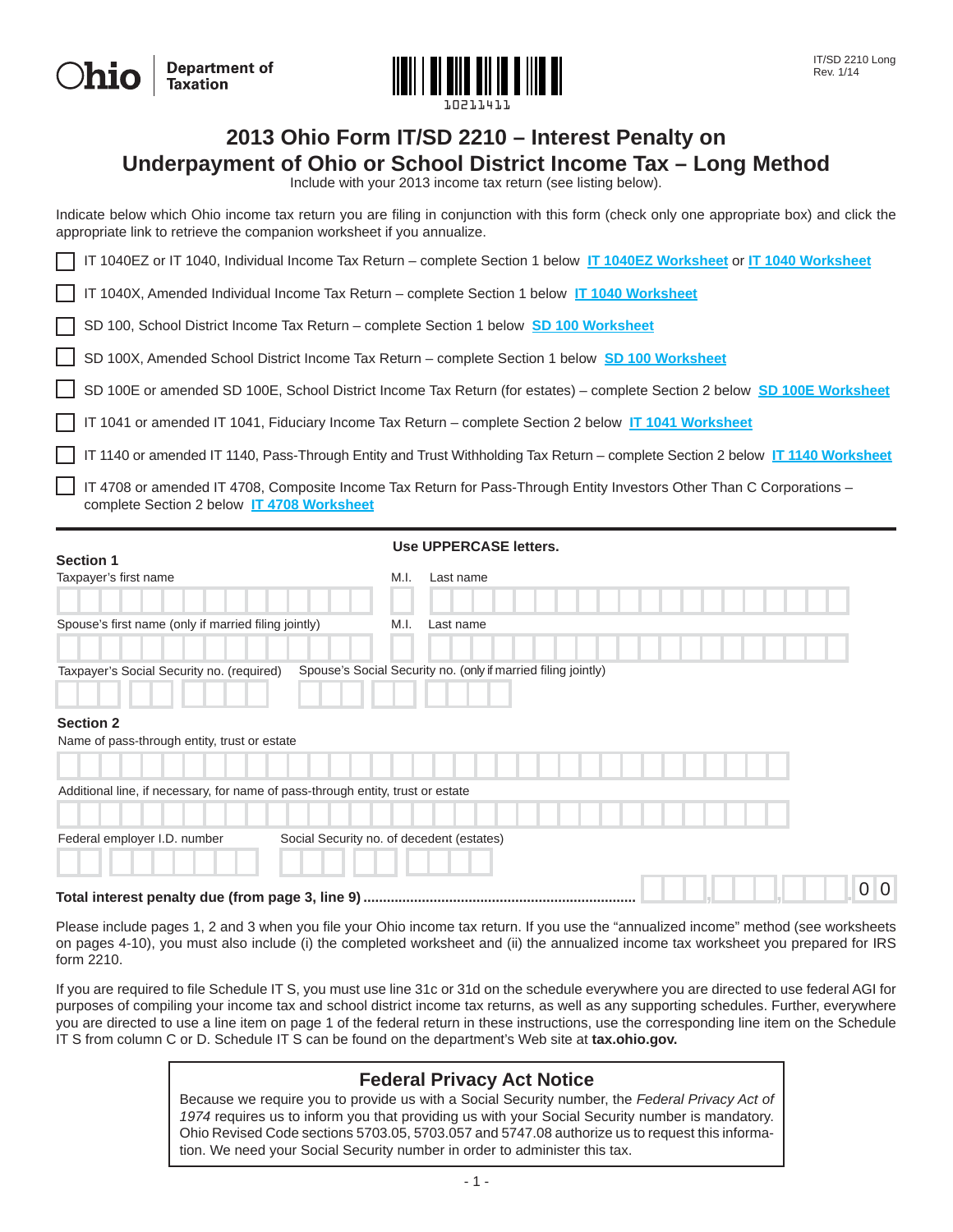### **Part I – Calculating the Required Annual Payment – Long Method**

**Use this form to calculate interest penalty on underpayment of taxes and to show the exceptions where no interest penalty is due. Individuals and estates subject to school district income tax should see Note 1 on page 11.** 

 **Check here if you engage in farming or fi shing activities and see Note 2 on page 11.**

| 1. 2013 Ohio income tax after all nonrefundable credits (from 2013 Ohio forms IT 1040EZ, line 14;<br>IT 1040, line 17; IT 1040X, line 16, as amended; SD 100, line 4; SD 100X, line 6, as amended;<br>SD 100E, line 3; IT 1041, line 11; IT 1140, line 1, the sum of both columns; IT 4708, line 12) 1.                              |    | 00 |
|--------------------------------------------------------------------------------------------------------------------------------------------------------------------------------------------------------------------------------------------------------------------------------------------------------------------------------------|----|----|
| 2. 2013 Ohio income taxes withheld by others, refundable credits and overpayment credit carryover from<br>2012 (do not include estimated tax payments on this line). <sup>1</sup> Note: For Ohio form IT 1140, there are no<br>taxes withheld by others and no refundable credits other than last year's tax overpayment credited to |    | 00 |
|                                                                                                                                                                                                                                                                                                                                      |    | 00 |
| Is line 3 less than or equal to \$500? $\Box$ Yes $\Box$ No                                                                                                                                                                                                                                                                          |    |    |
| If the answer is yes, STOP. You have no interest penalty.                                                                                                                                                                                                                                                                            |    |    |
| If the answer is no, continue to line 4.                                                                                                                                                                                                                                                                                             |    |    |
|                                                                                                                                                                                                                                                                                                                                      |    | 00 |
| Is line 2 greater than or equal to the amount on line 4? $\Box$ Yes $\Box$ No                                                                                                                                                                                                                                                        |    |    |
| If the answer is yes, STOP; you have no interest penalty.                                                                                                                                                                                                                                                                            |    |    |
| If the answer is no, continue to line 5.                                                                                                                                                                                                                                                                                             |    |    |
| 5. 2012 Ohio income tax after all nonrefundable credits (from 2012 Ohio forms IT 1040EZ, line 12;<br>IT 1040, line 15; IT 1040X, line 14, as amended; SD 100, line 6; SD 100X, line 6, as amended;<br>SD 100E, line 3; IT 1041, line 11; IT 1140, line 1, the sum of both columns; IT 4708, line 12) 5.                              |    | 00 |
| Is line 2 greater than or equal to the amount on line 5? $\Box$ Yes $\Box$ No                                                                                                                                                                                                                                                        |    |    |
| If the answer is yes, STOP; you have no interest penalty.                                                                                                                                                                                                                                                                            |    |    |
| If the answer is no, continue to line 6                                                                                                                                                                                                                                                                                              |    |    |
|                                                                                                                                                                                                                                                                                                                                      | 00 |    |
| $<$ \$500 $>$                                                                                                                                                                                                                                                                                                                        | 00 |    |
|                                                                                                                                                                                                                                                                                                                                      |    | 00 |
| 9. Required annual payment. Enter the smallest of lines 4, 5 or 8. Please continue to page 3, line 1 9.                                                                                                                                                                                                                              |    | 00 |

1 Do not include on this line any portion of the overpayment credit carryforward from 2012 to the extent that the overpayment is attributable to year 2012 Ohio income tax that you paid after April 15, 2013.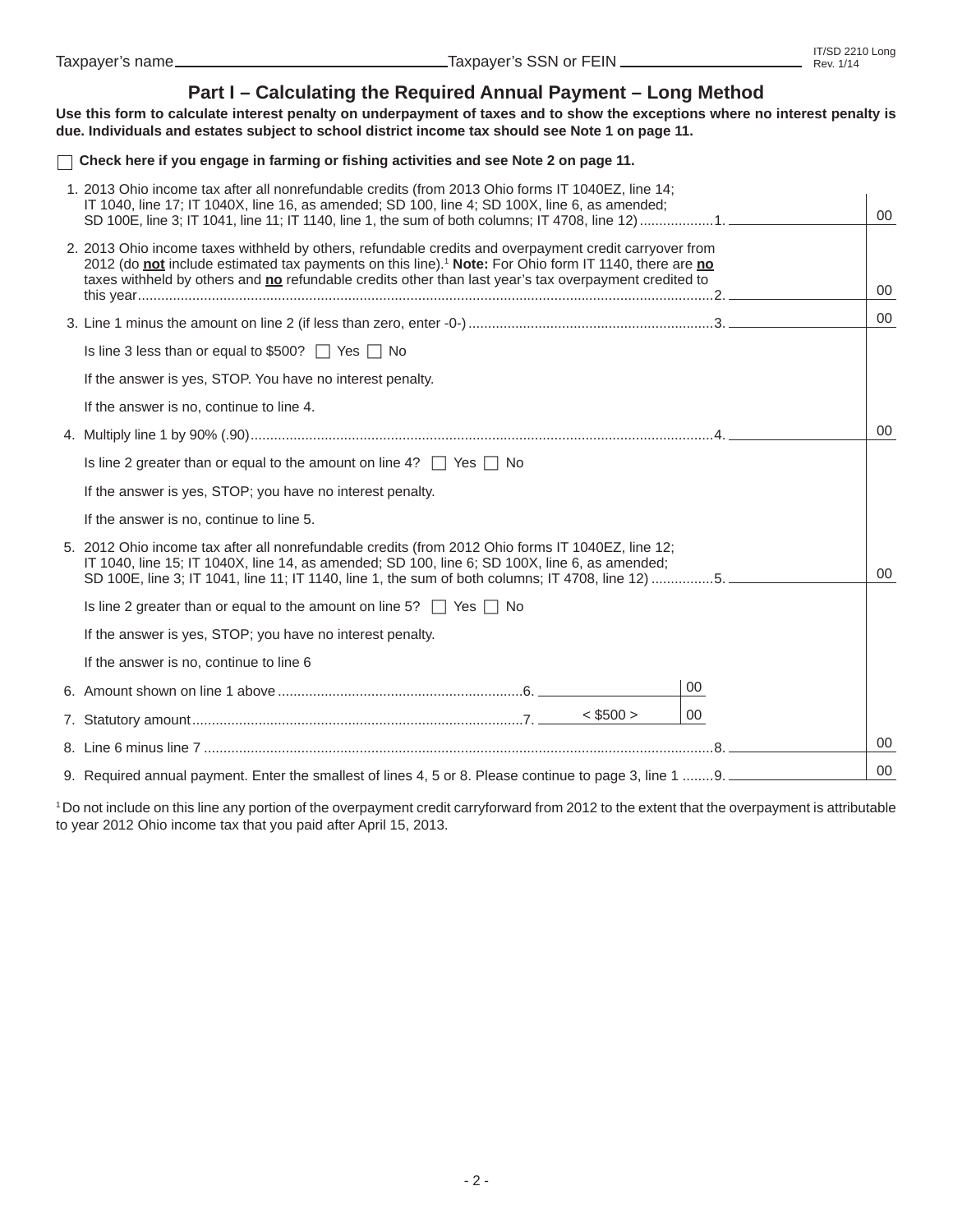## **Part II – Calculating the Interest Penalty Due – Long Method**

**Use this form to calculate interest penalty on underpayment of taxes and to show the exceptions where no interest penalty is due. Individuals and estates subject to school district income tax should see Note 1 on page 11.** 

| Long method                                                                                                                                                                                                                                                                                                                                                                                                                                                                                                                                                                                                                                                     | <b>Payment Due Dates</b><br>(see Note 1 below) |                         |                                                               |                                                                |                       |
|-----------------------------------------------------------------------------------------------------------------------------------------------------------------------------------------------------------------------------------------------------------------------------------------------------------------------------------------------------------------------------------------------------------------------------------------------------------------------------------------------------------------------------------------------------------------------------------------------------------------------------------------------------------------|------------------------------------------------|-------------------------|---------------------------------------------------------------|----------------------------------------------------------------|-----------------------|
| 1. Multiply the amount on page 2, line 9 by the percentage indicated<br>in each column on this page. However, if you choose to annualize<br>your income, check the box $\Box$ and enter on this line, in columns A                                                                                                                                                                                                                                                                                                                                                                                                                                              |                                                | А<br>$4/15/13 - 25%$    | в<br>$6/17/13 - 50%$<br>(7/15/13 for<br>Ohio form IT<br>1140) | C<br>$9/16/13 - 75%$<br>(10/15/13 for<br>Ohio form IT<br>1140) | D<br>$1/15/14 - 100%$ |
| through D, the amounts from columns A through D, respectively, on                                                                                                                                                                                                                                                                                                                                                                                                                                                                                                                                                                                               |                                                |                         |                                                               |                                                                |                       |
| 2. Cumulative tax withheld and refundable pass-through entity credit:<br>Multiply this amount by the percentage shown at the top of each<br>column on this page. IT 1140 filers: Enter zero in all four columns                                                                                                                                                                                                                                                                                                                                                                                                                                                 |                                                |                         |                                                               |                                                                |                       |
| 3. Cumulative estimated tax paid by the dates shown at the top of<br>each column on this page (see Note 3 on page 11). For IT 1140<br>filers the "estimated tax paid" should be (i) reduced by transfers,<br>if any, to Ohio form IT 4708 and (ii) increased by transfers, if any, to<br>Ohio form IT 1140. For Ohio form IT 4708 filers, the "estimated tax<br>paid" should be (i) reduced by transfers, if any, to Ohio form IT 1140<br>and (ii) increased by transfers, if any, to Ohio form IT 4708. Note: For<br>form IT 1140 there are no taxes withheld by others and no refund-<br>able credits other than last year's tax overpayment credited to this |                                                |                         |                                                               |                                                                |                       |
| 4. Overpayment credit carryover from 2012 and other refundable credits<br>from the 2013 tax return. Except for Notes 2 and 3 below, enter these<br>amounts in all four columns. Do not show on this line any amounts<br>shown on line 2 above (see Notes 2 and 3 below) 4.                                                                                                                                                                                                                                                                                                                                                                                      |                                                |                         |                                                               |                                                                |                       |
|                                                                                                                                                                                                                                                                                                                                                                                                                                                                                                                                                                                                                                                                 |                                                |                         |                                                               |                                                                |                       |
| 6. Underpayment subject to interest penalty (line 1 minus line 5). If line 5                                                                                                                                                                                                                                                                                                                                                                                                                                                                                                                                                                                    |                                                |                         |                                                               |                                                                |                       |
| 7. Ratio (if full or partial payment was made late, see page 14) 7.                                                                                                                                                                                                                                                                                                                                                                                                                                                                                                                                                                                             |                                                | .005178<br>(.007479 for | .007479<br>(.007562 for<br>form IT 1140) form IT 1140)        | .009945<br>(.007562 for<br>form IT 1140)                       | .007397               |
| 8. Interest penalty for the period: Multiply the underpayment on line 6 by                                                                                                                                                                                                                                                                                                                                                                                                                                                                                                                                                                                      |                                                |                         |                                                               |                                                                |                       |
| 9. Total interest penalty due. Add line 8, columns A through D. Enter the<br>result here, on page 1 of this form and on the interest penalty line on<br>Ohio forms IT 1040EZ, IT 1040, IT 1040X, SD 100, SD 100X, SD 100E,                                                                                                                                                                                                                                                                                                                                                                                                                                      |                                                |                         |                                                               | 9.                                                             |                       |

Note 1: Payment due dates – these dates and the rates on line 7 are for calendar year taxpayers. So, fiscal year taxpayers must adjust the payment due dates and the line 7 ratios accordingly.

**Note 2:** Line 4 – If the overpayment credit carryover from 2012 is attributable in whole or in part to year 2012 tax payments that you made after April 15, 2013, then you cannot indicate in column A the entire amount of the overpayment. Rather, you must adjust this line accordingly to reflect the post-April 15, 2013 date of payment(s) giving rise to the overpayment credit carryover. Also see page 14 for a discussion about late or partial payments.

**Note 3:** Line 4 – Section 3 of Amended Substitute House Bill 554, 127th General Assembly, repeals – for the application periods beginning July 1, 2009 and July 1, 2010 – the portion of division (B) of Ohio Revised Code section 5747.76, which states that for purposes of making estimated income tax payments, taxes equal to the current amount of the historic structure rehabilitation credit "shall be considered to be paid to the state on the first day of the taxable year." So, on this form you can claim this credit on line 4 only on and after the date of issuance of the credit certificate. For application periods beginning July 1, 2011, taxes equal to the current amount of the historic structure rehabilitation credit shall be considered to be paid on the first day of the taxable year.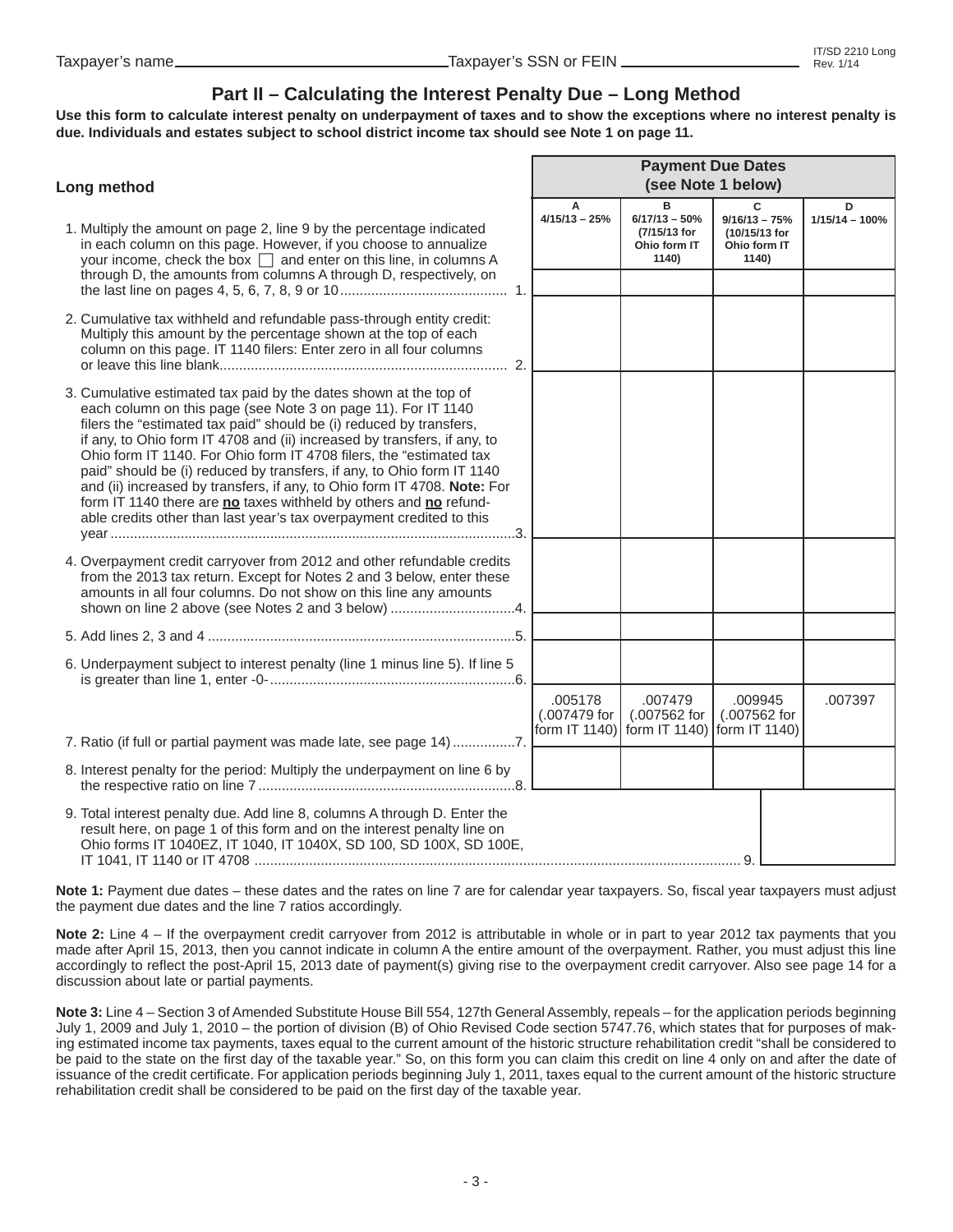**Back**

<span id="page-3-0"></span>Taxpayer's name Taxpayer's SSN or FEIN

# **2013 Ohio Form IT/SD 2210**

## **Annualized Income Worksheet for Ohio Form IT 1040EZ Filers – Long Method**

**Note:** If you annualize for one period, you **must** annualize for **all** periods. The time periods listed in each column are **cumulative.**  That is, the amounts in columns B, C and D include amounts for all previous periods in the taxable year. Note that the ending dates of 5/31/13 and 8/31/13 for columns B and C do not reflect quarterly ending dates. Include a copy of (i) the IRS annual income tax worksheet and (ii) this Ohio annualized income tax worksheet.

|                                                                                                                                       | A<br>1/01/13 to<br>3/31/13 | в<br>1/01/13 to<br>5/31/13 | $\overline{\mathbf{c}}$<br>1/01/13 to<br>8/31/13 | $\overline{\mathsf{D}}$<br>1/01/13 to<br>12/31/13 |  |
|---------------------------------------------------------------------------------------------------------------------------------------|----------------------------|----------------------------|--------------------------------------------------|---------------------------------------------------|--|
|                                                                                                                                       |                            |                            |                                                  | N/A                                               |  |
| 1. Cumulative federal adjusted gross income for each period  1.                                                                       |                            |                            |                                                  |                                                   |  |
|                                                                                                                                       | $-0-$                      | $-0-$                      | $-0-$                                            |                                                   |  |
|                                                                                                                                       |                            |                            |                                                  |                                                   |  |
| 4. Ohio adjusted gross income for each period: each column's line 1<br>plus line 2 minus line 3. If less than zero, enter -0- 4.      |                            |                            |                                                  |                                                   |  |
|                                                                                                                                       | 4                          | 2.4                        | 1.5                                              |                                                   |  |
| 6. Annualized Ohio adjusted gross income (line 4 times line 5 factor) 6.                                                              |                            |                            |                                                  |                                                   |  |
|                                                                                                                                       |                            |                            |                                                  |                                                   |  |
| 8. Annualized Ohio taxable income (line 6 minus line 7). If line 7 is                                                                 |                            |                            |                                                  |                                                   |  |
| 9. Gross tax on annualized Ohio taxable income for each period (from<br>Income Tax Table 1 or 2 of the 2013 Ohio IT 1040 booklet)  9. |                            |                            |                                                  |                                                   |  |
| 10. Income-based exemption credit (Ohio form IT 1040EZ, line 9) 10.                                                                   |                            |                            |                                                  |                                                   |  |
| 11. Annualized tax after exemption credit (line 9 minus line 10). If line                                                             |                            |                            |                                                  |                                                   |  |
|                                                                                                                                       |                            |                            |                                                  |                                                   |  |
| 13. Annualized tax after joint filing credit (line 11 minus line 12). If line                                                         |                            |                            |                                                  |                                                   |  |
|                                                                                                                                       |                            |                            |                                                  |                                                   |  |
| 15. Annualized tax after earned income credit (line 13 minus line 14).                                                                | 22.5%                      | 45%                        | 67.5%                                            |                                                   |  |
|                                                                                                                                       |                            |                            |                                                  |                                                   |  |
| 17. For columns A through C, multiply line 15 by line 16. For column D,<br>17                                                         |                            |                            |                                                  |                                                   |  |
| 18. Amount from page 2, line 1 (enter the same amount in all four                                                                     |                            |                            |                                                  |                                                   |  |
|                                                                                                                                       | 25%                        | 50%                        | 75%                                              | 100%                                              |  |
|                                                                                                                                       |                            |                            |                                                  |                                                   |  |
|                                                                                                                                       | \$125                      | \$250                      | \$375                                            | \$500                                             |  |
| 22. Line 20 minus line 21. If line 21 is more than line 20, enter -0-22.                                                              |                            |                            |                                                  |                                                   |  |
| 23. Enter in columns A, B, C and D, respectively, 25%, 50%, 75% and                                                                   |                            |                            |                                                  |                                                   |  |
| 24. Enter here and in the respective columns on page 3, line 1 the                                                                    |                            |                            |                                                  |                                                   |  |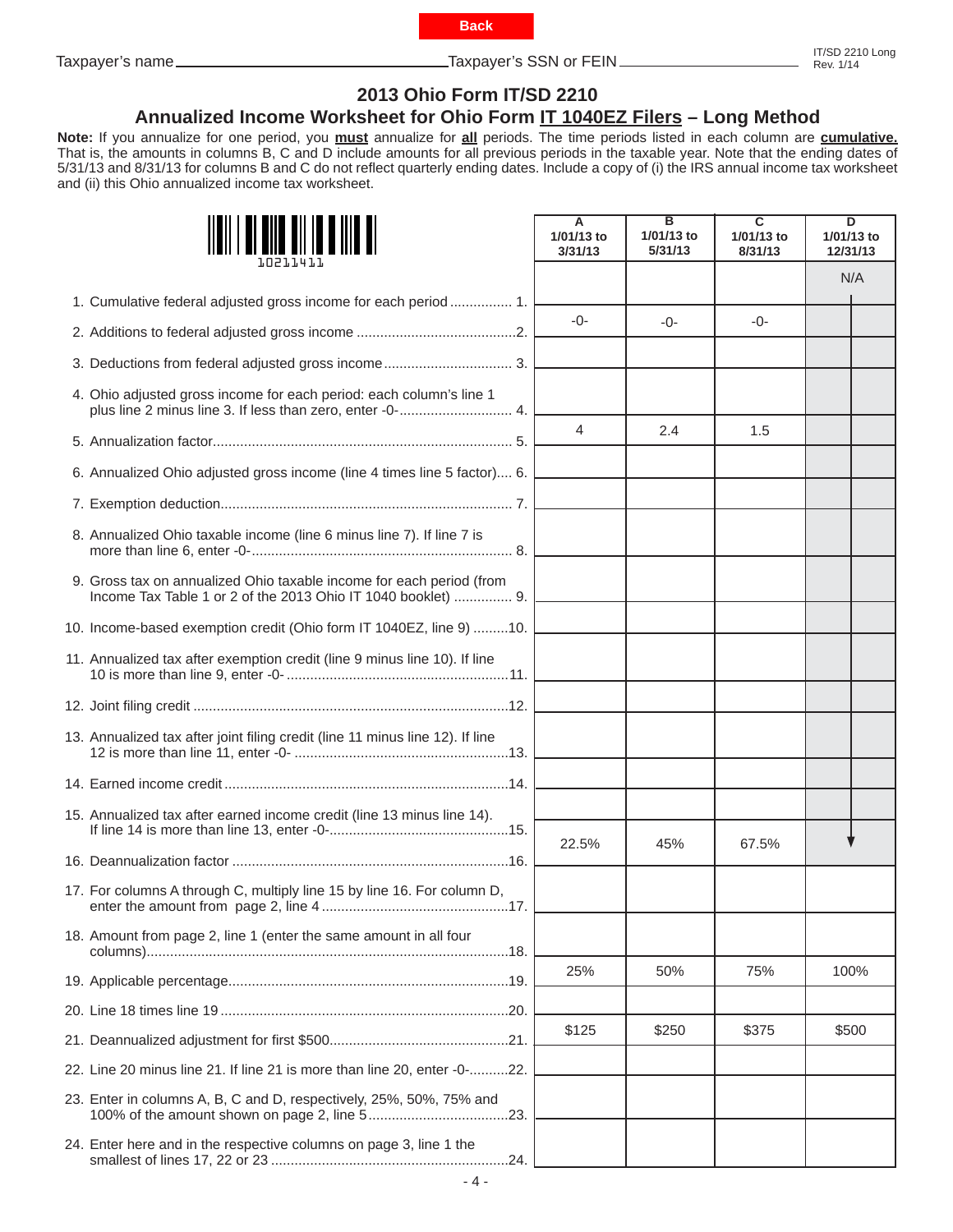

<span id="page-4-0"></span>Taxpayer's name Taxpayer's SSN or FEIN

# **2013 Ohio Form IT/SD 2210**

# **Annualized Income Worksheet for Ohio Form IT 1040 Filers – Long Method**

**Note:** If you annualize for one period, you **must** annualize for **all** periods. The time periods listed in each column are **cumulative.**  That is, the amounts in columns B, C and D include amounts for all previous periods in the taxable year. Note that the ending dates of 5/31/13 and 8/31/13 for columns B and C do not reflect quarterly ending dates. Include a copy of (i) the IRS annual income tax worksheet and (ii) this Ohio annualized income tax worksheet.

|                                                                                                                                      | А<br>1/01/13 to<br>3/31/13 | в<br>1/01/13 to<br>5/31/13 | C<br>1/01/13 to<br>8/31/13 | D<br>1/01/13 to<br>12/31/13 |
|--------------------------------------------------------------------------------------------------------------------------------------|----------------------------|----------------------------|----------------------------|-----------------------------|
| 1. Cumulative federal adjusted gross income for each period 1.                                                                       |                            |                            |                            | N/A                         |
|                                                                                                                                      |                            |                            |                            |                             |
| 3. Deductions from federal adjusted gross income3.                                                                                   |                            |                            |                            |                             |
| 4. Ohio adjusted gross income for each period: each column's line 1<br>plus line 2 minus line 3. If less than zero, enter -0-4.      |                            |                            |                            |                             |
|                                                                                                                                      | $\overline{\mathcal{A}}$   | 2.4                        | 1.5                        |                             |
| 6. Annualized Ohio adjusted gross income (line 4 times line 5 factor)6.                                                              |                            |                            |                            |                             |
|                                                                                                                                      |                            |                            |                            |                             |
| 8. Annualized Ohio taxable income (line 6 minus line 7). If line 7 is                                                                |                            |                            |                            |                             |
| 9. Gross tax on annualized Ohio taxable income for each period (from<br>Income Tax Table 1 or 2 of the 2013 Ohio IT 1040 booklet) 9. |                            |                            |                            |                             |
| 10. Nonrefundable nonbusiness credits (Ohio Schedule B) 10.                                                                          |                            |                            |                            |                             |
| 11. Tax (line 9 minus line 10). If line 10 is more than line 9, enter -0-11.                                                         |                            |                            |                            |                             |
| 12. Income-based exemption credit (Ohio form IT 1040, line 9) 12.                                                                    |                            |                            |                            |                             |
| 13. Annualized tax after exemption credit (line 11 minus line 12). If line                                                           |                            |                            |                            |                             |
|                                                                                                                                      |                            |                            |                            |                             |
| 15. Annualized tax after joint filing credit (line 13 minus line 14). If line                                                        |                            |                            |                            |                             |
| 16. Resident, nonresident, part-year resident tax credits, and non-<br>refundable business credits (Ohio Schedules C, D and E)16.    |                            |                            |                            |                             |
|                                                                                                                                      |                            |                            |                            |                             |
|                                                                                                                                      |                            |                            |                            |                             |
|                                                                                                                                      |                            |                            |                            |                             |
| 20. Annualized Ohio income tax (line 15 minus lines 16, 17, 18 and 19).                                                              |                            |                            |                            |                             |
|                                                                                                                                      | 22.5%                      | 45%                        | 67.5%                      |                             |
| 22. For columns A through C, multiply line 20 by line 21. For column D,                                                              |                            |                            |                            |                             |
| 23. Amount from page 2, line 1 (enter the same amount in all four                                                                    |                            |                            |                            |                             |
|                                                                                                                                      | 25%                        | 50%                        | 75%                        | 100%                        |
|                                                                                                                                      |                            |                            |                            |                             |
|                                                                                                                                      | \$125                      | \$250                      | \$375                      | \$500                       |
| 27. Line 25 minus line 26. If line 26 is more than line 25, enter -0-27.                                                             |                            |                            |                            |                             |
| 28. Enter in columns A, B, C and D, respectively, 25%, 50%, 75% and                                                                  |                            |                            |                            |                             |
| 29. Enter here and in the respective columns on page 3, line 1 the                                                                   |                            |                            |                            |                             |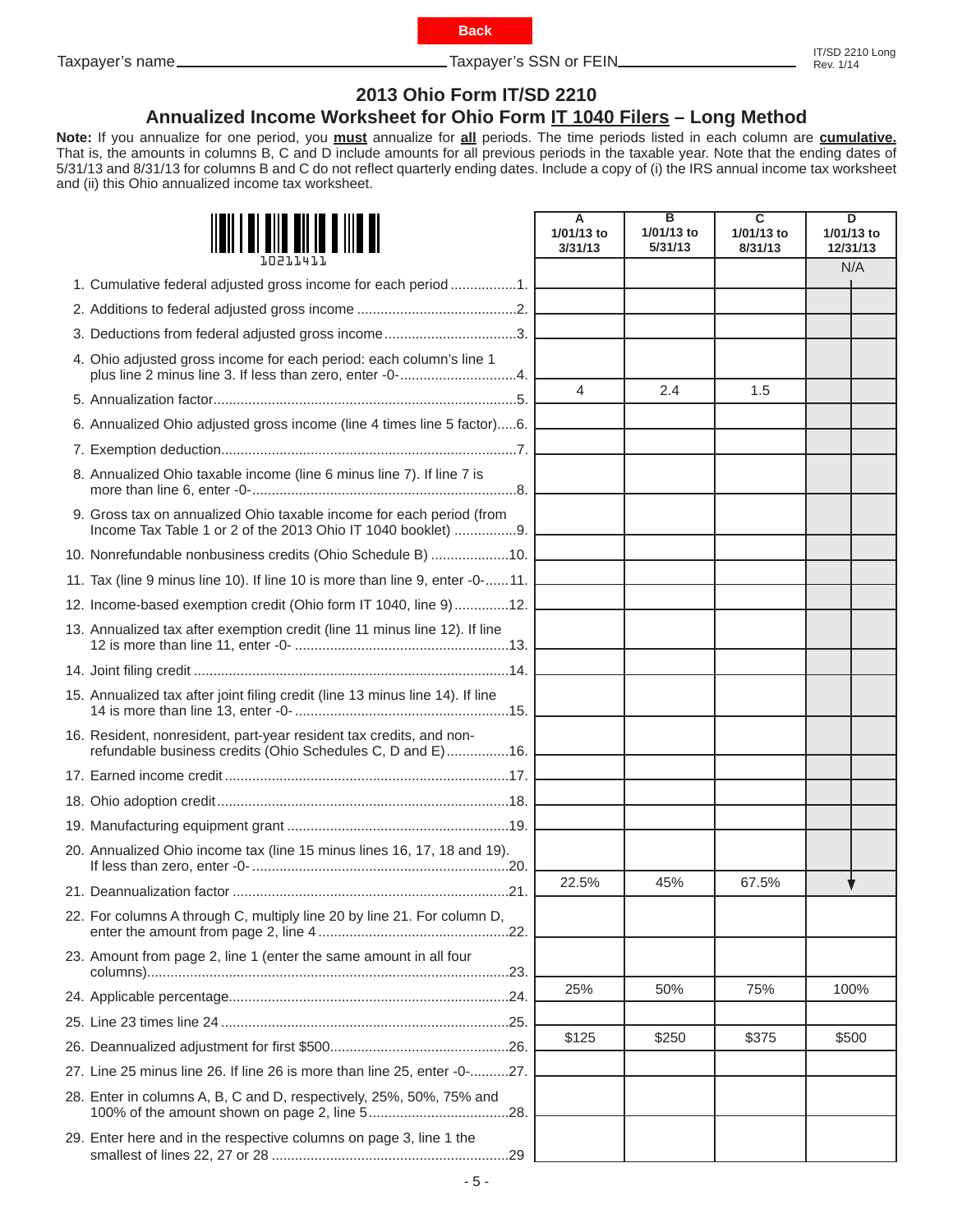

<span id="page-5-0"></span>Taxpayer's name Taxpayer's SSN or FEIN IT/SD 2210 Long

# **2013 Ohio Form IT/SD 2210**

## **Annualized Income Worksheet for Ohio Form SD 100 Filers – Long Method**

**Note:** If you annualize for one period, you **must** annualize for **all** periods. The time periods listed in each column are **cumulative.**  That is, the amounts in columns B, C and D include amounts for all previous periods in the taxable year. Note that the ending dates of 5/31/13 and 8/31/13 for columns B and C do not reflect quarterly ending dates. Include a copy of (i) the IRS annual income tax worksheet and (ii) this Ohio annualized income tax worksheet.

| 10211411                                                                                                                                                                                                                 | A<br>1/01/13<br>3/31/13 | в<br>1/01/13<br>5/31/13 | C<br>1/01/13<br>8/31/13 | D<br>1/01/13<br>12/31/13 |
|--------------------------------------------------------------------------------------------------------------------------------------------------------------------------------------------------------------------------|-------------------------|-------------------------|-------------------------|--------------------------|
| 1. Cumulative Ohio taxable income for each period. If you reside in an<br>earned income only school district, enter on this line your cumulative                                                                         |                         |                         |                         | N/A                      |
| 2. Small business investor income deduction add-back. Earned income                                                                                                                                                      |                         |                         |                         |                          |
| 3. Annualized total traditional tax base school district income (line 1                                                                                                                                                  |                         |                         |                         |                          |
| 4. Part-year resident adjustment (see line 20 instructions for Ohio form<br>SD 100). Earned income only taxpayers must leave this line blank  4.                                                                         |                         |                         |                         |                          |
| 5. School district taxable income for each period (line 3 minus line 4).                                                                                                                                                 |                         |                         |                         |                          |
|                                                                                                                                                                                                                          | $\overline{4}$          | 2.4                     | 1.5                     |                          |
| 7. Annualized school district taxable income (line 5 times line 6 factor) 7.                                                                                                                                             |                         |                         |                         |                          |
| 8. Tax decimal rate for the school district (see the 2013 Ohio SD 100                                                                                                                                                    |                         |                         |                         |                          |
| 9. Gross tax on annualized school district taxable income for each<br>period. Multiply the amount on line 7, above, by the decimal rate                                                                                  |                         |                         |                         |                          |
| 10. If you (or your spouse if filing a joint return) reached age 65 before<br>Jan. 1, 2014, enter the \$50 senior citizen credit in the column(s) for<br>the period(s) in which you (or your spouse) were 65 or older10. |                         |                         |                         |                          |
| 11. Annualized Ohio school district income tax after credits (line 9 minus                                                                                                                                               |                         |                         |                         |                          |
|                                                                                                                                                                                                                          | 22.5%                   | 45%                     | 67.5%                   |                          |
| 13. For columns A through C, multiply line 11 by line 12. For column D,                                                                                                                                                  |                         |                         |                         |                          |
| 14. Amount from page 2, line 1, (enter the same amount in all four                                                                                                                                                       |                         |                         |                         |                          |
|                                                                                                                                                                                                                          | 25%                     | 50%                     | 75%                     | 100%                     |
|                                                                                                                                                                                                                          |                         |                         |                         |                          |
|                                                                                                                                                                                                                          | \$125                   | \$250                   | \$375                   | \$500                    |
| 18. Line 16 minus line 17. If line 17 is more than line 16, enter -0-18.                                                                                                                                                 |                         |                         |                         |                          |
| 19. Enter in columns A, B, C and D, respectively, 25%, 50%, 75% and                                                                                                                                                      |                         |                         |                         |                          |
| 20. Enter here and in the respective columns on page 3, line 1 the                                                                                                                                                       |                         |                         |                         |                          |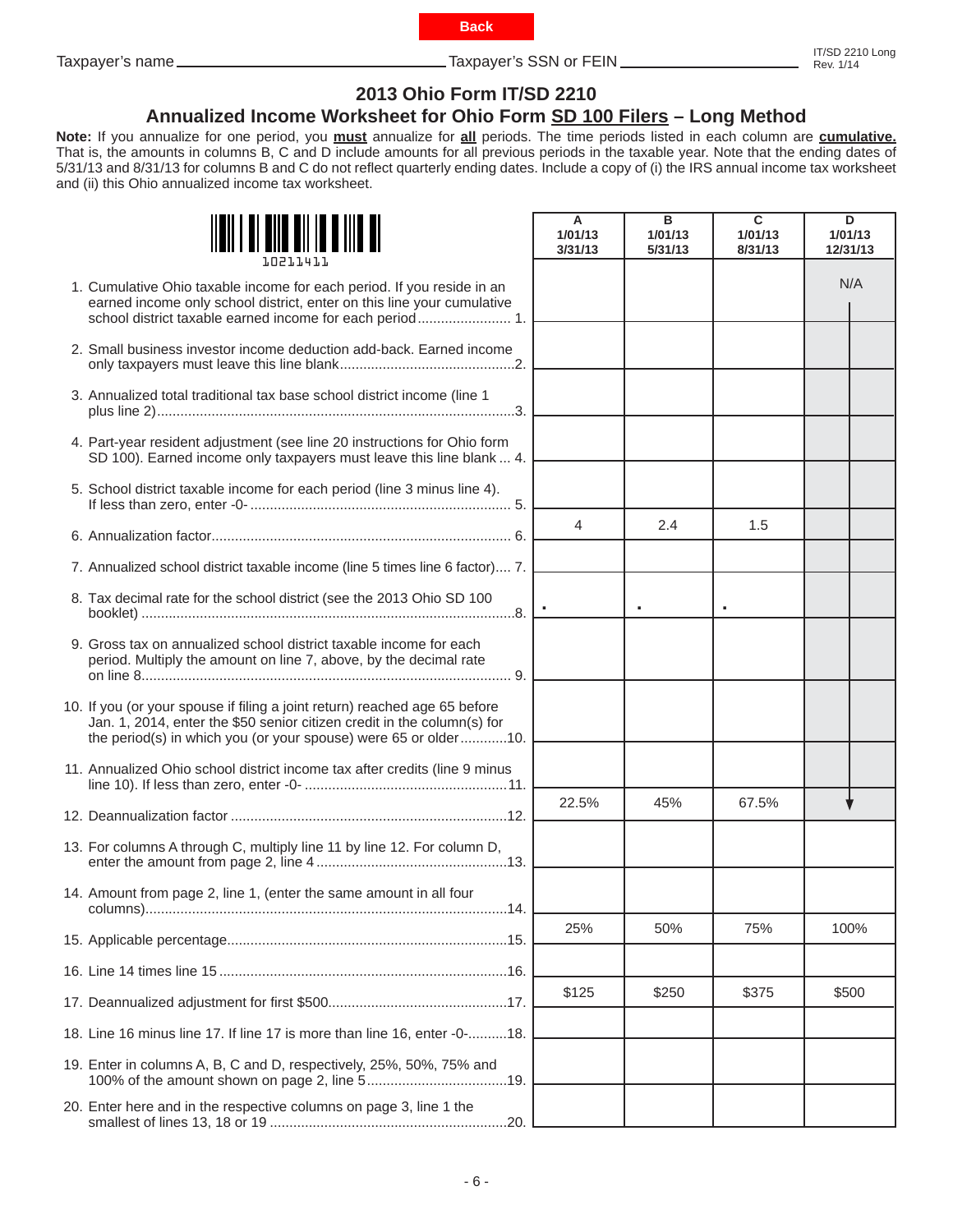

<span id="page-6-0"></span>Taxpayer's name Taxpayer's SSN or FEIN

# **2013 Ohio Form IT/SD 2210**

## **Annualized Income Worksheet for Ohio Form SD 100E Filers – Long Method**

**Note:** If you annualize for one period, you **must** annualize for **all** periods. The time periods listed in each column are **cumulative.**  That is, the amounts in columns B, C and D include amounts for all previous periods in the taxable year. Note that the ending dates of 4/30/13 and 7/31/13 for columns B and C do not reflect quarterly ending dates. Include a copy of (i) the IRS annual income tax worksheet and (ii) this Ohio annualized income tax worksheet.

The dates below are for calendar year taxpayers. So, fiscal year filers must adjust the dates below accordingly.

| 1. N 2 1. 1. 4 1. 1.                                                                                                                  | A<br>1/01/13 to<br>2/28/13 | B<br>1/01/13 to<br>4/30/13 | $\mathbf{C}$<br>1/01/13 to<br>7/31/13 | D<br>1/01/13 to<br>11/30/13 |
|---------------------------------------------------------------------------------------------------------------------------------------|----------------------------|----------------------------|---------------------------------------|-----------------------------|
| 1. Cumulative Ohio taxable income for each period 1.                                                                                  |                            |                            |                                       |                             |
|                                                                                                                                       | 6                          | 3                          | 1.7                                   | 1.1                         |
| 3. Annualized Ohio taxable income (line 1 amount times line 2 factor) 3.                                                              |                            |                            |                                       |                             |
| 4. Tax decimal rate for the school district (see Ohio form SD 100E) 4.                                                                |                            |                            |                                       | ٠                           |
| 5. Annualized tax on annualized school district taxable income for<br>each period. Multiply the amount on line 3 above by the decimal |                            |                            |                                       |                             |
|                                                                                                                                       | 22.5%                      | 45%                        | 67.5%                                 | 90%                         |
|                                                                                                                                       |                            |                            |                                       |                             |
| 8. Amount from page 2, line 1 (enter the same amount in all four                                                                      |                            |                            |                                       |                             |
|                                                                                                                                       | 25%                        | 50%                        | 75%                                   | 100%                        |
|                                                                                                                                       |                            |                            |                                       |                             |
|                                                                                                                                       | \$125                      | \$250                      | \$375                                 | \$500                       |
| 12. Line 10 minus line 11. If line 11 is more than line 10, enter -0-12.                                                              |                            |                            |                                       |                             |
| 13. Enter in columns A, B, C and D, respectively, 25%, 50%, 75% and                                                                   |                            |                            |                                       |                             |
| 14. Enter here and in the respective columns on page 3, line 1 the                                                                    |                            |                            |                                       |                             |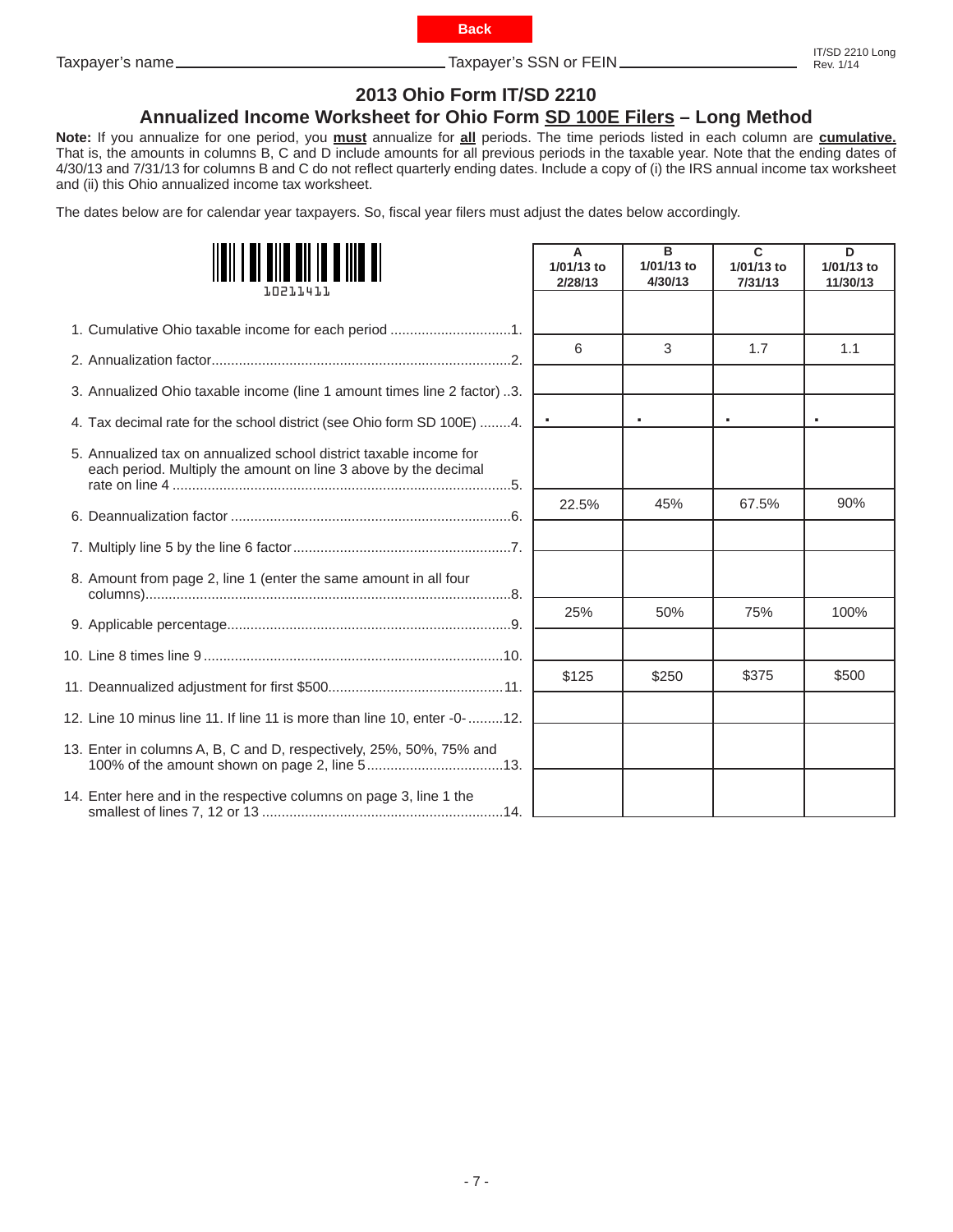- 8 -

<span id="page-7-0"></span>Taxpayer's name Taxpayer's SSN or FEIN

# **2013 Ohio Form IT/SD 2210**

## **Annualized Income Worksheet for Ohio Form IT 1041 Filers – Long Method**

**Back**

**Note:** If you annualize for one period, you **must** annualize for **all** periods. The time periods listed in each column are **cumulative.**  That is, the amounts in columns B, C and D include amounts for all previous periods in the taxable year. Note that the ending dates of 4/30/13 and 7/31/13 for columns B and C do not reflect quarterly ending dates. Include a copy of (i) the IRS annual income tax worksheet and (ii) this Ohio annualized income tax worksheet.

The dates below are for calendar year taxpayers. So, fiscal year filers must adjust the dates below accordingly.

| 1.021.1.41.1.                                                                                                                                                                                                   | A<br>1/01/13 to<br>2/28/13 | $\overline{\mathbf{B}}$<br>1/01/13 to<br>4/30/13 | ᡓ<br>1/01/13 to<br>7/31/13 | ᡖ<br>1/01/13 to<br>11/30/13 |
|-----------------------------------------------------------------------------------------------------------------------------------------------------------------------------------------------------------------|----------------------------|--------------------------------------------------|----------------------------|-----------------------------|
| 1. Cumulative net Ohio taxable income (estates) or cumulative modified                                                                                                                                          |                            |                                                  |                            |                             |
|                                                                                                                                                                                                                 | 6                          | 3                                                | 1.7                        | 1.1                         |
| 3. Annualized Ohio taxable income (estates) or annualized modified<br>Ohio taxable income (trusts): Line 1 amount times line 2 factor  3.                                                                       |                            |                                                  |                            |                             |
| 4. Annualized tax on annualized Ohio taxable income (estates) or<br>cumulative modified Ohio taxable income (trusts) for each period<br>(see the tax table in the instruction booklet for Ohio form IT 1041) 4. |                            |                                                  |                            |                             |
|                                                                                                                                                                                                                 |                            |                                                  |                            |                             |
|                                                                                                                                                                                                                 |                            |                                                  |                            |                             |
|                                                                                                                                                                                                                 | 22.5%                      | 45%                                              | 67.5%                      | 90%                         |
|                                                                                                                                                                                                                 |                            |                                                  |                            |                             |
| 9. Amount from page 2, line 1, (enter the same amount in all four                                                                                                                                               |                            |                                                  |                            |                             |
|                                                                                                                                                                                                                 | 25%                        | 50%                                              | 75%                        | 100%                        |
|                                                                                                                                                                                                                 |                            |                                                  |                            |                             |
|                                                                                                                                                                                                                 | \$125                      | \$250                                            | \$375                      | \$500                       |
| 13. Line 11 minus line 12. If line 12 is more than line 11, enter -0-13.                                                                                                                                        |                            |                                                  |                            |                             |
| 14. Enter in columns A, B, C and D, respectively, 25%, 50%, 75% and                                                                                                                                             |                            |                                                  |                            |                             |
| 15. Enter here and in the respective columns on page 3, line 1 the                                                                                                                                              |                            |                                                  |                            |                             |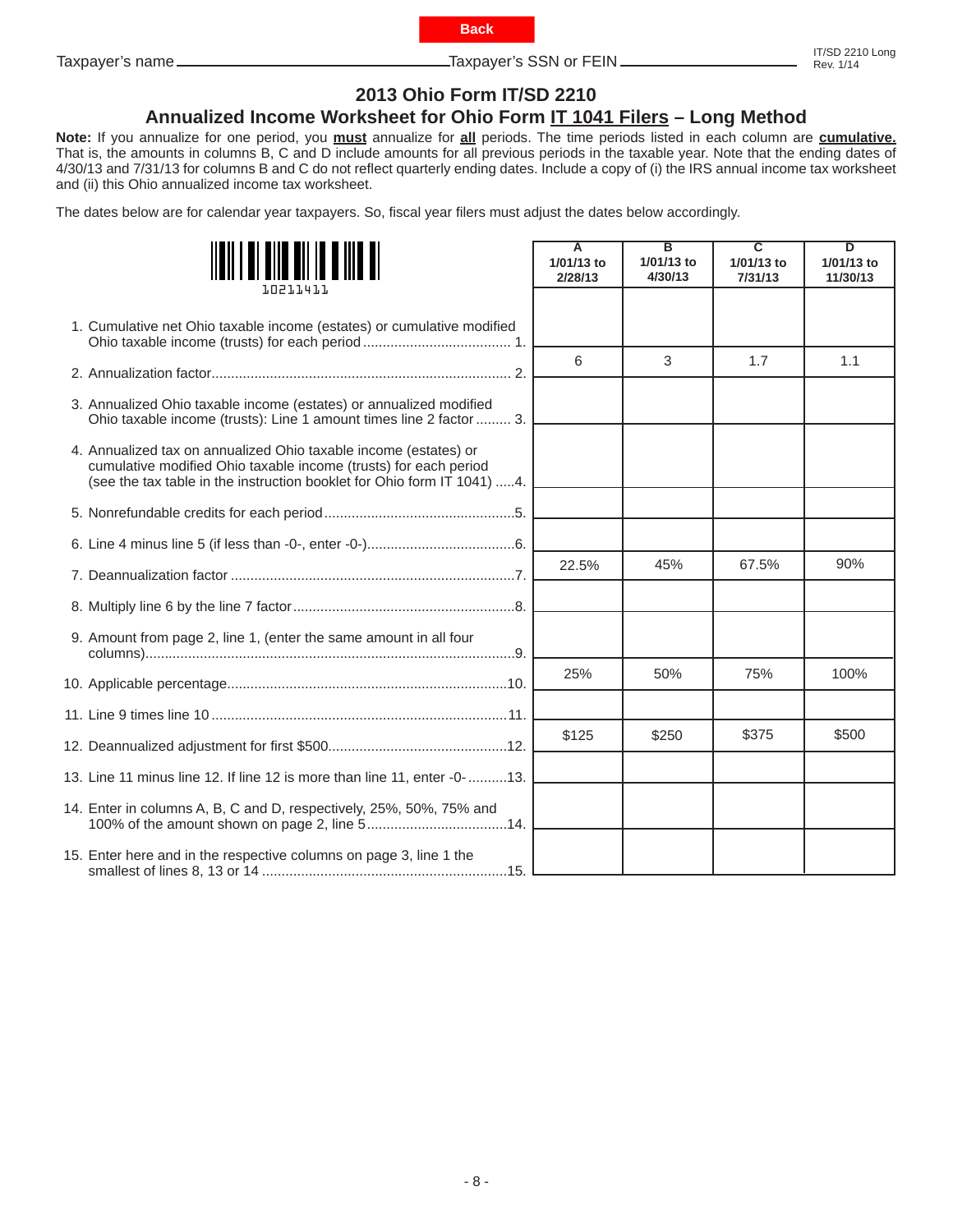- 9 -

<span id="page-8-0"></span>Taxpayer's name Taxpayer's SSN or FEIN

# **2013 Ohio Form IT/SD 2210**

# **Annualized Income Worksheet for Ohio Form IT 1140 Filers – Long Method**

**Note:** If you annualize for one period, you **must** annualize for **all** periods. The time periods listed in each column are **cumulative.** That is, the amounts in columns B, C and D include amounts for all previous periods in the taxable year. Include a copy of (i) the IRS annual income tax worksheet and (ii) this Ohio annualized income tax worksheet.

The dates below are for calendar year taxpayers. So, fiscal year filers must adjust the dates below accordingly.

| <u> III III III IIII</u>                                                                                                           | A<br>1/01/13 to<br>3/31/13 | в<br>1/01/13 to<br>6/30/13 | C<br>1/01/13 to<br>9/30/13 | D<br>1/01/13 to<br>12/31/13 |  |
|------------------------------------------------------------------------------------------------------------------------------------|----------------------------|----------------------------|----------------------------|-----------------------------|--|
| 1. Cumulative net income and gain for each period1.                                                                                |                            |                            |                            | N/A                         |  |
| 2. Additions, including additions for related member transactions2.                                                                |                            |                            |                            |                             |  |
|                                                                                                                                    |                            |                            |                            |                             |  |
| 4. Adjusted distributive shares for each period: each column's line 1<br>plus line 2 minus line 3. If less than zero, enter -0-4.  |                            |                            |                            |                             |  |
|                                                                                                                                    | 4                          | $\overline{2}$             | 1.33                       |                             |  |
| 6. Annualized adjusted distributive shares (line 4 times line 5 factor)6.                                                          |                            |                            |                            |                             |  |
| 7. Apportionment ratio for each period (see instructions for Ohio                                                                  |                            | $\bullet$                  |                            |                             |  |
| 8. Annualized Ohio qualifying amount (line 6 times line 7 ratio) 8.                                                                |                            |                            |                            |                             |  |
| 9. Gross annualized tax on annualized Ohio qualifying amount for<br>each period (to compute the tax, please see page 2, line 10 of |                            |                            |                            |                             |  |
|                                                                                                                                    | $-()$ -                    | $-0-$                      | $-0-$                      |                             |  |
|                                                                                                                                    |                            |                            |                            |                             |  |
|                                                                                                                                    | 22.5%                      | 45%                        | 67.5%                      |                             |  |
| 13. For columns A through C, multiply line 11 by the line 12 factor. For<br>column D, enter the amount from page 2, line 413.      |                            |                            |                            |                             |  |
| 14. Amount from page 2, line 1 (enter the same amount in all four                                                                  |                            |                            |                            |                             |  |
|                                                                                                                                    | 25%                        | 50%                        | 75%                        | 100%                        |  |
|                                                                                                                                    |                            |                            |                            |                             |  |
|                                                                                                                                    | \$125                      | \$250                      | \$375                      | \$500                       |  |
| 18. Line 16 minus line 17. If line 17 is more than line 16, enter -0-18.                                                           |                            |                            |                            |                             |  |
| 19. Enter in columns A, B, C and D, respectively, 25%, 50%, 75%<br>and 100% of the amount shown on page 2, line 519.               |                            |                            |                            |                             |  |
| 20. Enter here and in the respective columns on page 3, line 1, the                                                                |                            |                            |                            |                             |  |

**Back**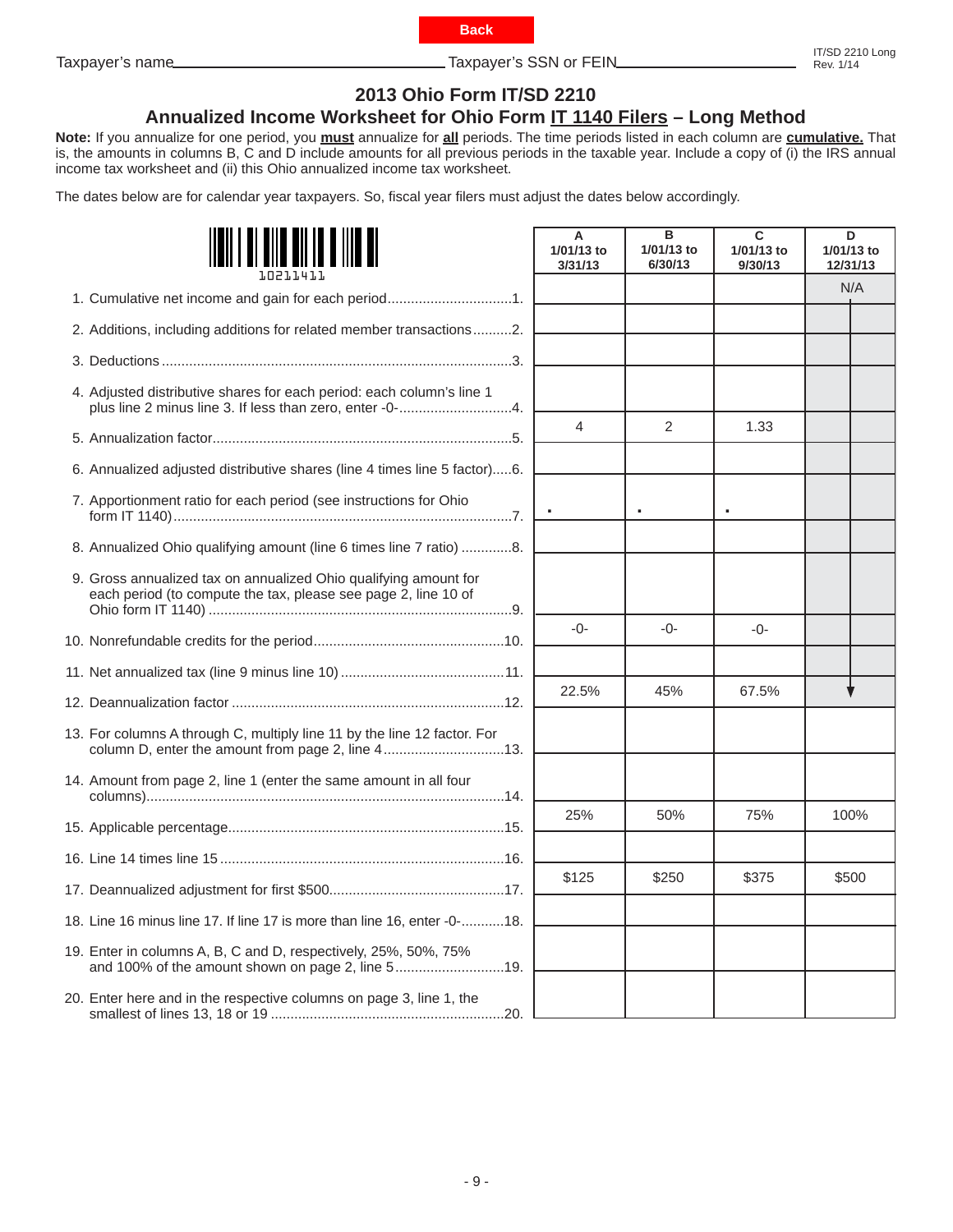<span id="page-9-0"></span>Taxpayer's name

# **2013 Ohio Form IT/SD 2210**

## **Annualized Income Worksheet for Ohio Form IT 4708 Filers – Long Method**

**Note:** If you annualize for one period, you **must** annualize for **all** periods. The time periods listed in each column are **cumulative.**  That is, the amounts in columns B, C and D include amounts for all previous periods in the taxable year. Note that the ending dates of 5/31/13 and 8/31/13 for columns B and C do not reflect quarterly ending dates. Include a copy of (i) the IRS annual income tax worksheet and (ii) this Ohio annualized income tax worksheet.

The dates below are for calendar year taxpayers. So, fiscal year filers must adjust the dates below accordingly.

|                                                                                                                                              | A<br>1/01/13 to<br>3/31/13 | в<br>1/01/13 to<br>5/31/13 | C<br>1/01/13 to<br>8/31/13 | D<br>1/01/13 to<br>12/31/13 |  |
|----------------------------------------------------------------------------------------------------------------------------------------------|----------------------------|----------------------------|----------------------------|-----------------------------|--|
| 1. Cumulative net income and gain for each period1.                                                                                          |                            |                            |                            | N/A                         |  |
|                                                                                                                                              |                            |                            |                            |                             |  |
|                                                                                                                                              |                            |                            |                            |                             |  |
| 4. Income to be allocated and apportioned for each period: each<br>column's line 1 plus line 2 minus line 3. If less than zero, enter -0- 4. |                            |                            |                            |                             |  |
|                                                                                                                                              | 4                          | 2.4                        | 1.5                        |                             |  |
| 6. Annualized income to be allocated and apportioned (line 4 times                                                                           |                            |                            |                            |                             |  |
| 7. Less: Annualized allocable income everywhere (attach explanation<br>and supporting schedules; all income is presumed to be business       |                            |                            |                            |                             |  |
| 8. Annualized apportionable income (line 6 minus line 7). If line 7 is                                                                       |                            |                            |                            |                             |  |
| 9. Apportionment ratio for each period (see instructions for Ohio form                                                                       |                            |                            |                            |                             |  |
| 10. Annualized income apportioned to Ohio (line 8 times line 9 ratio)10.                                                                     |                            |                            |                            |                             |  |
| 11. Nonbusiness income allocated to Ohio (attach explanation and<br>supporting schedules; all income is presumed to be business              |                            |                            |                            |                             |  |
| 12. Annualized Ohio taxable income (line 10 plus line 11)12.                                                                                 |                            |                            |                            |                             |  |
|                                                                                                                                              | 5.421%                     | 5.421%                     | 5.421%                     |                             |  |
| 14. Annualized tax before credits (line 12 times line 13 tax rate)14.                                                                        |                            |                            |                            |                             |  |
| 15. Nonrefundable business credits for each period15.                                                                                        |                            |                            |                            |                             |  |
| 16. Annualized Ohio tax after credits (line 14 minus line 15). If less than                                                                  |                            |                            |                            |                             |  |
|                                                                                                                                              | 22.5%                      | 45%                        | 67.5%                      |                             |  |
| 18. For columns A through C, multiply line 16 by the line 17 factor. For<br>column D, enter the amount from page 2, line 418.                |                            |                            |                            |                             |  |
| 19. Amount from page 2, line 1 (enter the same amount in all four<br>.19.                                                                    |                            |                            |                            |                             |  |
|                                                                                                                                              | 25%                        | 50%                        | 75%                        | 100%                        |  |
|                                                                                                                                              |                            |                            |                            |                             |  |
|                                                                                                                                              | \$125                      | \$250                      | \$375                      | \$500                       |  |
| 23. Line 21 minus line 22. If line 22 is more than line 21, enter -0-23.                                                                     |                            |                            |                            |                             |  |
| 24. Enter in columns A, B, C and D, respectively, 25%, 50%, 75% and                                                                          |                            |                            |                            |                             |  |
| 25. Enter here and in the respective columns on page 3, line 1 the                                                                           |                            |                            |                            |                             |  |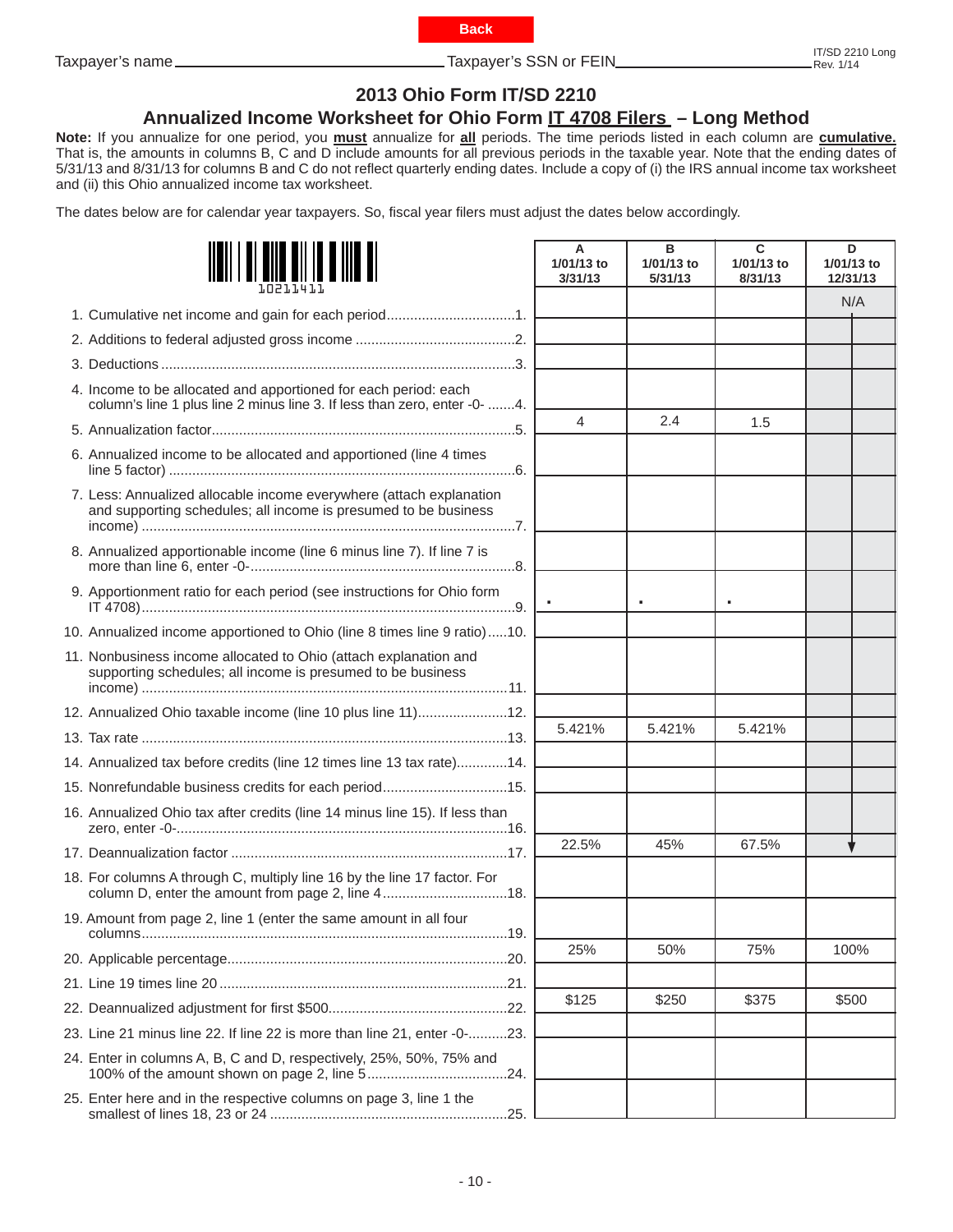## **Notes for Part I and Part II**

**Note 1 (for pages 2 and 3):** Some individuals may avoid the interest penalty if they combine their state income tax with their school district income tax and then determine if any of the following three circumstances applies:

- (a) The sum of (i) the taxpayer's state income tax liability for the current year (2013 Ohio form IT 1040, line 17 or IT 1040EZ, line 14) and (ii) the taxpayer's school district income tax liability (2013 Ohio form SD 100, line 4) minus the taxpayer's combined withholdings, refundable credits and combined overpayment credit carryovers from year 2012 is \$500 or less.
- (b) The sum of (i) the taxpayer's combined withholdings, (ii) combined refundable credits and (iii) combined overpayment credit carryovers from 2012 is equal to or greater than the sum of (i) the taxpayer's state income tax liability for the immediately preceding year (2012 Ohio form IT 1040, line 15 or IT 1040EZ, line 12) and (ii) the taxpayer's school district income tax liability for the immediately preceding year (2012 Ohio form SD 100, line 7).
- (c) The sum of (i) the taxpayer's combined withholdings, (ii) combined refundable credits and (iii) combined overpayment credit carryovers from 2012 is equal to or greater than the sum of 90% of the taxpayer's state income tax liability for the current year (2013 Ohio form IT 1040, line 17 or IT 1040EZ, line 14) and 90% of the taxpayer's school district income tax liability for the current year (2013 Ohio form SD 100, line 4).

If this note applies to you, modify this form accordingly and include with Ohio forms IT 1040 and SD 100 a copy of the modified Ohio form IT/SD 2210.

The above provisions also apply to estates. If these provisions apply to an estate, modify this form accordingly and include with Ohio forms IT 1041 and SD 100E a copy of the modifed Ohio form IT/SD 2210.

#### **Note 2 (for pages 2 and 3): Special Rule for Farmers and Fishermen**

Ohio Administrative Code Rule 5703-7-04 provides two options for each taxpayer for whom at least two-thirds of gross income is from farming and fishing, as those terms are defined under U.S. Treasury regulation sections 1.6073-1(b)(2) and (3). Such taxpayers may choose either of the following two options instead of making the four estimated income tax payments:

- Option 1 Make no payments of estimated tax but file the yearly individual income tax return and the yearly school district income tax return and pay all tax due by the first day of the third month following the close of the taxpayer's taxable year (for calendar year taxpayers, this would be March 1 of the year immediately following the taxable year). If this date falls on a Saturday, Sunday or holiday, then the payment of tax and the filing of the income tax return are due on the first business day immediately following the first day of the third month following the close of the taxable year.
- **Option 2 –** Pay all estimated tax (90% of the current taxable year's tax or 100% of the immediately preceding taxable year's tax) by the 15th day of the first month following the close of the taxpayer's taxable year (for calendar year taxpayers, this would be Jan. 15 of the calendar year immediately following the taxable

year), and file the annual individual income tax return and school district income tax return and pay all remaining tax due on or before the 15th day of the fourth month following the close of the taxpayer's taxable year (for calendar year taxpayers, this would be April 15 of the year immediately following the taxable year). If this date falls on a Saturday, Sunday or holiday, then the due date becomes the first business day immediately following such due date.

 Under this second option the taxpayer has the election to extend the filing of the Ohio income tax return and the school district income tax return **if** the taxpayer has received from the IRS an extension of time to file the federal income tax return. Note that there is no extension of time to pay the taxes due. See Ohio Administrative Code Rule 5703-7-05, which addresses the imposition of interest and penalties (and safe harbors to avoid penalties) for taxpayers who fail to pay all taxes due by the unextended due date.

If the taxpayer qualifies for and chooses Option 1, enter -0- on Ohio form IT/SD 2210, page 1 and print "Option 1." Also, enter -0- on the interest penalty line on both Ohio form IT 1040 and form SD 100. When mailing Ohio form IT 1040, SD 100 or SD 100E, include page 1 of this form. Please also provide documentation showing that the taxpayer is a farmer.

If the taxpayer qualifies for and chooses Option 2, do not complete columns A, B and C on page 3, but print "Option 2" on line 8 across columns A, B and C. Complete column D on page 3 to determine if there is any interest penalty due. Enter on page 1 of Ohio form IT/ SD 2210 (on the "total interest penalty due" line) and on line 18 of Ohio form IT 1040 the amount shown on page 3, line 9, column D of this form. Follow the same procedures with respect to Ohio form SD 100 or SD 100E.

Taxpayers that choose either of these options should include documentation with their Ohio income tax return (form IT 1040 or IT 1040EZ) verifying their farming and/or fishing activities. Documentation should include page 1 of the taxpayer's federal return and the federal Schedule E and/or Schedule F.

**Note 3 (for page 3, line 3):** Information release #IT-2006-01, issued March 2006, discusses how the Ohio Department of Taxation will apply married filing jointly estimated income tax payments when the spouses subsequently file married filing separately income tax returns. As a general rule, the Ohio Department of Taxation will credit to the "first spouse to file" the entire amount of such married filing jointly estimated tax payments. If the amount of such married filing jointly estimated tax payments exceeds the amount of tax, reduced by credits and withholdings, then the Ohio Department of Taxation will credit the excess to the "second spouse to file."

The "first to file" rule discussed in the information release applies only for purposes of determining either additional tax due or a tax refund and does not apply for purposes of computing interest penalty, if any, due. So, for purposes of computing the Ohio Revised Code section 5747.09 interest penalty, spouses who remit married filing jointly estimated tax payments but who file married filing separately income tax returns, may allocate in any manner those estimated payments. That is, for purposes of completing this form, the spouses need not follow the "first to file" rule set forth in the information release.

See Example 1 and Example 2 on page 12.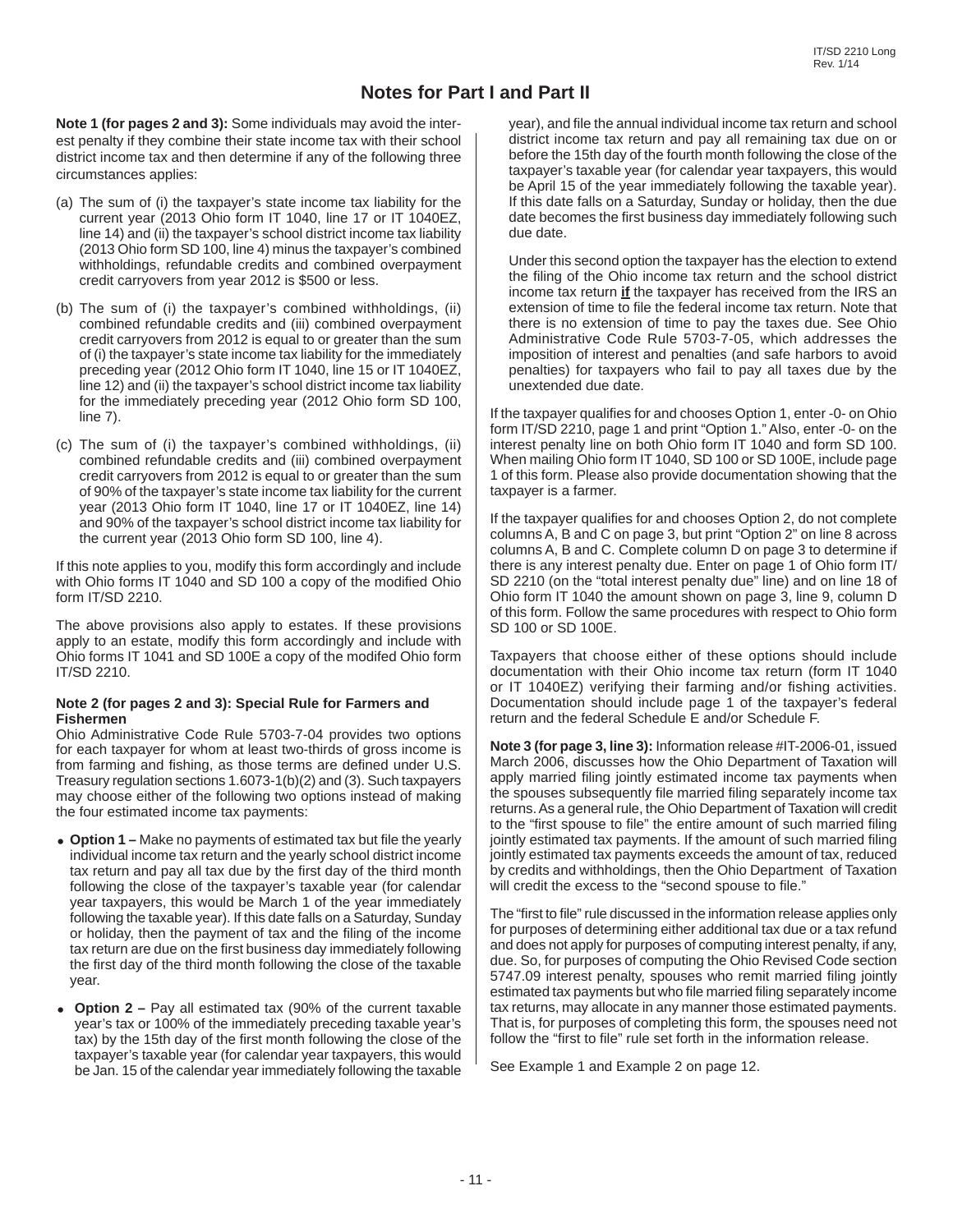# **Example 1 for Note 3 on Page 11**

### **Facts**

1. Married filing jointly estimated taxes paid for the current taxable year are as follows:

- April 15.... \$4,000 June 17 ... \$4,000 Sept. 16 .. \$4,000
- Jan. 15 .... \$4,000
- 2. W's tax (married filing separately) for the current taxable year after credits: \$10,000. H's tax (married filing separately) for the current taxable year after credits: \$6,600. Each taxpayer recognized the income equally over the year (so the "annualization method" is not applicable).
- 3. W files timely, but prior to H, who also files timely. W claims estimated tax payment of \$10,000; W owes no tax. H claims estimated tax payments of \$6,000; H owes (and timely pays) \$600 tax.

### **Analysis**

According to the information release, **for purposes of determining tax due and refunds** the Ohio Department of Taxation will allocate the payments as follows:

| <b>Date Paid</b> | <b>Amount Allocated to W</b> | Amount Allocated to H |
|------------------|------------------------------|-----------------------|
| April 15         | \$4,000                      |                       |
| June 17          | \$4,000                      |                       |
| Sept. 16         | \$2,000                      | \$2,000               |
| Jan. 15          |                              | \$4,000               |
| <b>Total</b>     | \$10,000                     | \$6,000               |

Note that the Ohio Department of Taxation allocates to the "first to file married filing separately" taxpayer all married filing jointly estimated tax payments. If, after such allocation, the married filing jointly estimated tax payments exceed the tax due by the "first to file married filing separately" taxpayer, the department will then allocate to the "second to file married filing separately" taxpayer the excess married filing jointly estimated tax payments.

However, for purposes of determining interest penalty due, W and H may allocate in any manner the married filing jointly estimated tax payments. As such, to avoid interest penalty, W and H may allocate the married filing jointly payments as follows:

| <b>Date Paid</b> | <b>Amount Allocated to W</b> | <b>Amount Allocated to H</b> |
|------------------|------------------------------|------------------------------|
| April 15         | \$2,500                      | \$1,500                      |
| June 17          | \$2,500                      | \$1,500                      |
| Sept. 16         | \$2,500                      | \$1,500                      |
| Jan. 15          | \$2,500                      | \$1,500                      |
| Total            | \$10,000                     | \$6,000                      |

By allocating the married filing jointly estimated tax payments in the manner shown above, neither W nor H will owe any interest penalty since each taxpayer will be deemed to have timely paid sufficient estimated tax (at least 90% of the tax for the current taxable year).

## **Example 2 for Note 3 on Page 11**

### **Facts**

1. Married filing jointly estimated taxes paid for the current taxable year are as follows:

April 15.... \$4,000

June 17 ... \$4,000

Sept. 16 .. \$4,000

Jan. 15 .... \$4,000

- 2. For the previous taxable year W's married filing separately tax liability was \$1,000, and H's married filing separately tax liability was \$15,000.
- 3. W's tax (married filing separately) for the current taxable year after credits: \$17,000 H's tax (married filing separately) for the current taxable year after credits: \$3,000 Each taxpayer recognized the income equally over the current taxable year (so the "annualization method" is not applicable).
- 4. W's married filing separately tax return claims the entire \$16,000 of married filing jointly estimated tax payments. W timely pays \$1,000 shown to be the balance due. H's married filing separately return claims none of the married filing jointly estimated tax payments. H timely pays the \$3,000 shown to be the balance due. W timely files before H, who also timely files.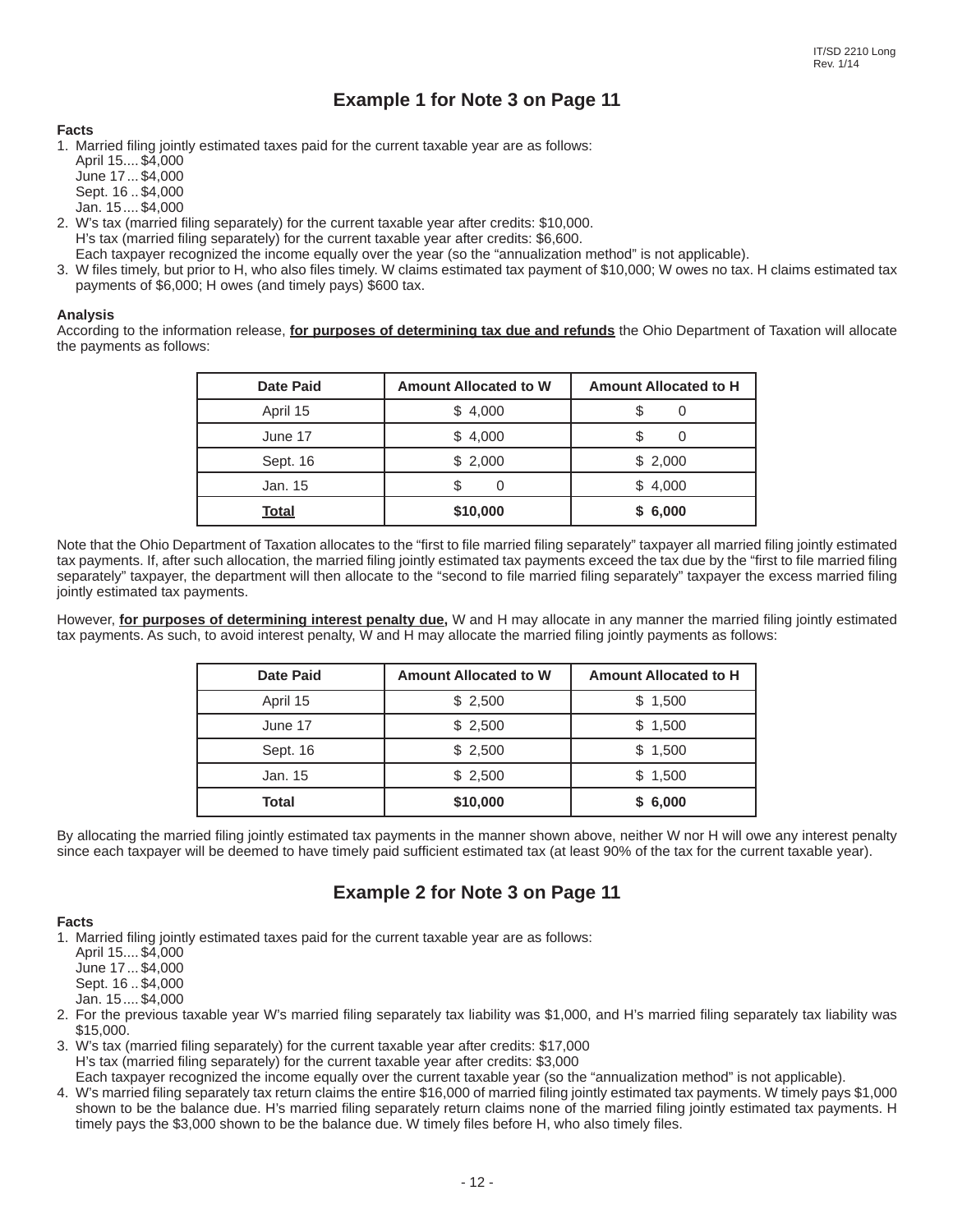### **Analysis**

According to the information release, **for purposes of determining tax due and refunds,** the Ohio Department of Taxation will allocate the payments as follows:

| <b>Date Paid</b> | <b>Amount Allocated to W</b> | <b>Amount Allocated to H</b> |
|------------------|------------------------------|------------------------------|
| April 15         | \$4,000                      |                              |
| June 17          | \$4,000                      |                              |
| Sept. 16         | \$4,000                      |                              |
| Jan. 15          | \$4,000                      |                              |
| <b>Total</b>     | \$16,000                     |                              |

Note that the Ohio Department of Taxation allocates to the "first to file married filing separately" taxpayer all married filing jointly estimated tax payments. If, after such allocation, the married filing jointly estimated tax payments exceed the tax due by the "first to file married filing separately" taxpayer, the department will then allocate to the "second to file married filing separately" taxpayer the excess married filing jointly estimated tax payments.

In this example, W's tax before application of estimated tax payments is greater than the allocated amounts. So for purposes of determining the tax due or a refund due, H, the "second to file married filing separately" taxpayer cannot claim any portion of the estimated tax payments.

However, **for purposes of determining interest penalty due**, W and H may allocate in any manner the married filing jointly estimated tax payments. As such, to avoid interest penalty, W and H may allocate the married filing jointly payments as follows:

| <b>Date Paid</b> | <b>Amount Allocated to W</b> | <b>Amount Allocated to H</b> |
|------------------|------------------------------|------------------------------|
| April 15         | 250                          | \$3,750                      |
| June 17          | 250                          | \$3,750                      |
| Sept. 16         | 250<br>\$                    | \$3,750                      |
| Jan. 15          | 250<br>\$                    | \$3,750                      |
| <b>Total</b>     | \$1,000                      | \$15,000                     |

By allocating the married filing jointly estimated tax payments in the manner shown above, neither W nor H will owe any interest penalty since each taxpayer will be deemed to have timely paid sufficient estimated tax (at least 100% of the tax for the previous taxable year).